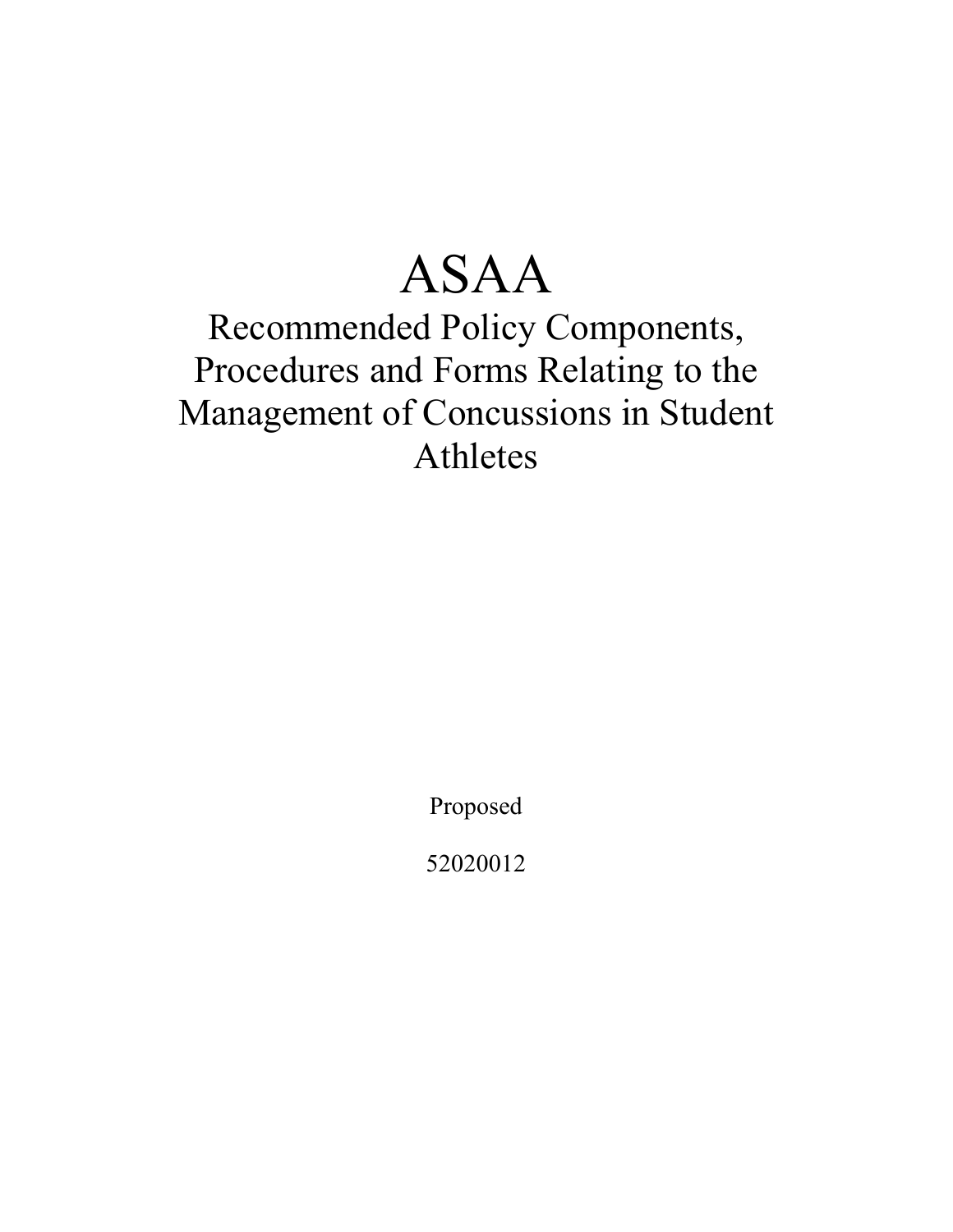## **CONTENTS**

- **Page 3…………….Rationale for Policy and Procedures**
- **Page 4…………….Policy Components**
- **Page 4…………….Coaches Education**

**Page 4…………….Student and Parent/Guardian Education and Notification** 

**Page 4…...………..Risks and Standards for Return to Play (RTP)** 

 **-Risks** 

**Page 5-6…………..Standards for Return to Play (RTP)** 

 **-Sideline Decision Making -Steps to Return to Play (RTP)** 

> **-Symptomatic Period -Return to Play Protocol**

**Page 7…………….Concussion Care Plan** 

**Page 7-8………….Resources** 

 **-On-Line Coaches Education -Student and Parent/Guardian Education** 

**Page 8……………Other Resources** 

 **-House Bill 15 -CDC Website** 

**Page 9…………...Forms** 

 **-Parent and Student Acknowledgement and Consent -School/Medical Concussion Care Plan -Release for Student to Resume Participation Following a Concussion**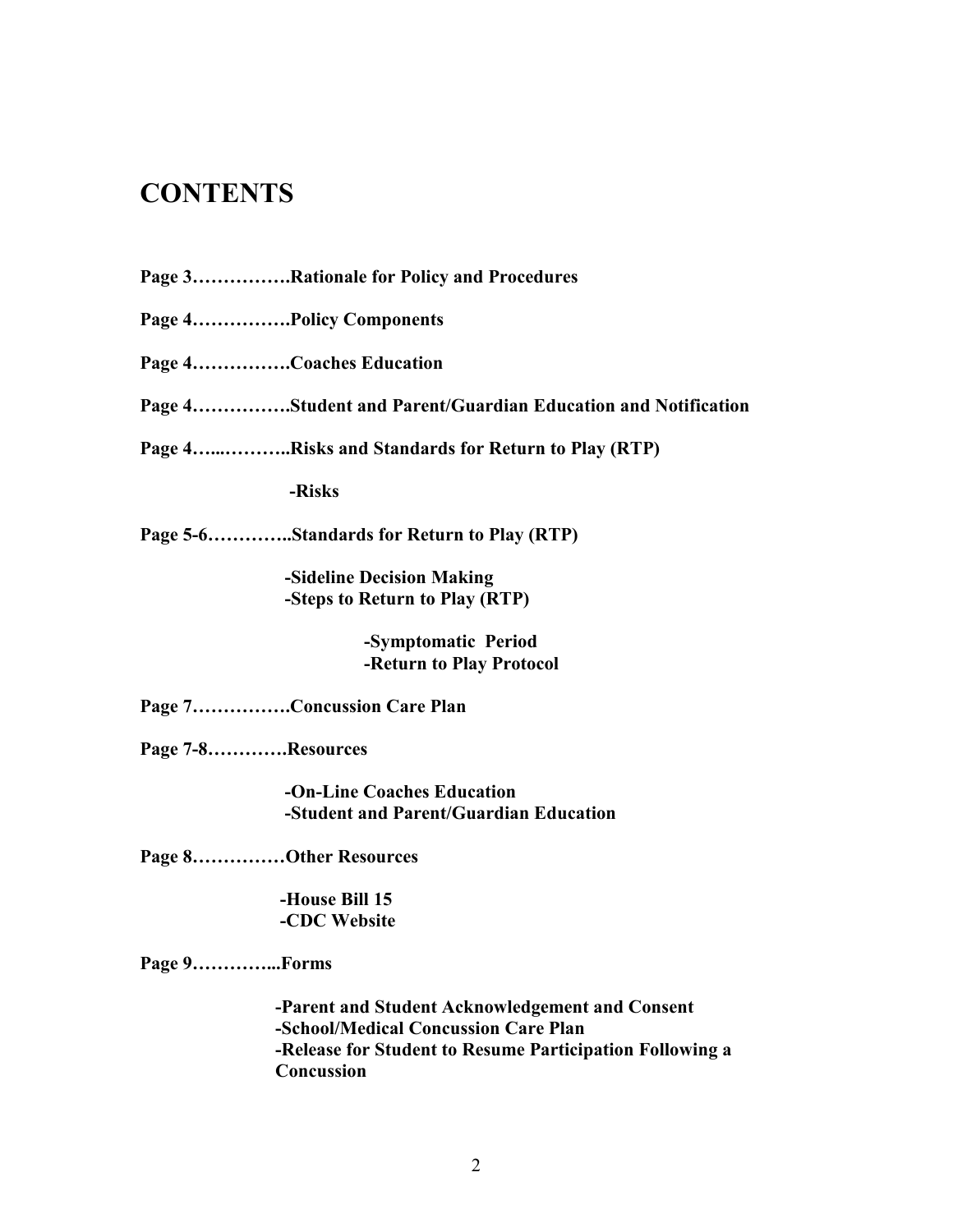## **RATIONALE**

In 2011, the Alaska State Legislature passed House Bill 15 and Senate Bill 22, requiring school districts to consult with Alaska School Activities Association (ASAA) to develop and publish guidelines and other information to educate coaches, student athletes, and parents of student athletes regarding the nature and risks of concussions. Guidelines must include a description of the risks of return to play and standards for return to play, including procedures required under sections (c) and (d) of Section 14.30.142, Concussions in Student Athletes: Prevention and Reporting.

This was based on findings that

 (1) concussions rank among the most commonly reported traumatic brain injuries in children and adolescents who participate in sports and recreational activities with as many as  $5,100,000$  occurring nationally each year as a result of sports and recreational activities;

 (2) a concussion is caused by a blow to or jarring of the head or body that causes the brain to move rapidly inside the skull, resulting in a mild to severe traumatic brain injury, which may occur with or without loss of consciousness, and may disrupt normal brain function;

 (3) aconcussion may occur during an organized or unorganized sport or recreational activity as a result of a fall or from players colliding with each other or another obstacle;

 (4) the risk of catastrophic injury or death from a concussion or other head injury increases when the injury in not properly evaluated and managed, and the athlete is allowed to continue to participate in sports or recreational activities following the concussion;

 (5) althoughvoluntary nationwide guidelines for managing concussion in sports recommend assessing concussions on an individual basis, with gradual return to play, athletes continue to be returned to play prematurely, putting them at risk for greater injury or death.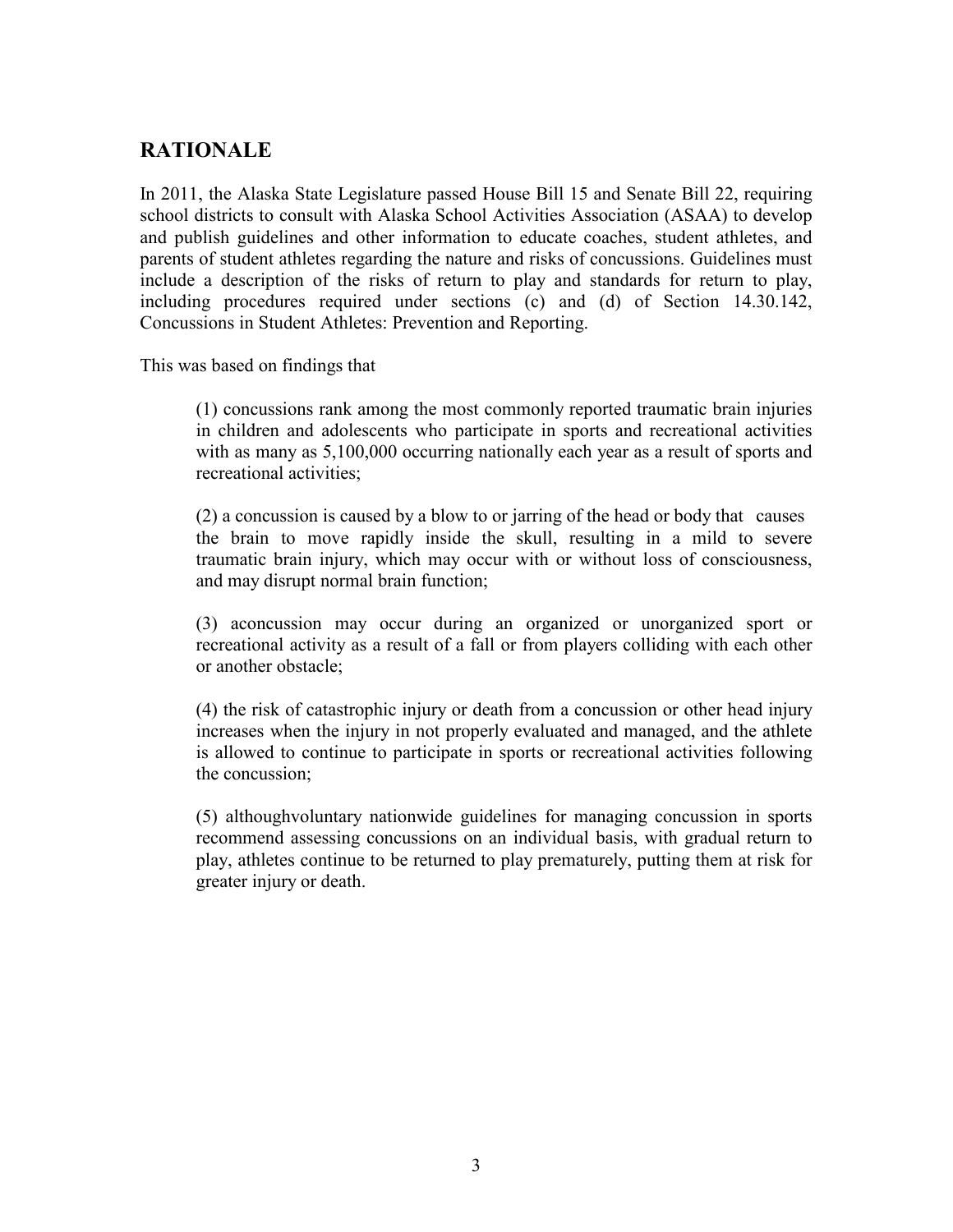## **POLICY COMPONENTS**

To ensure the adoption of appropriate guidelines and procedures, ASAA and it Sports Medicine Advisory Committee (SMAC) encouragemember schools and school districts to adopt a policy with the following components. As in all ASAA polices and bylaws, districts may be more restrictive.

#### **District Policy**

#### *Requirement 1***.Coaches Education**

Each district shall ensure that each of its coaches undergoes training regarding the nature and risk of concussions at least every three years, on the same cycle as the required Sports First Aid certification under the Alaska Coaches Education Program. The initial training should occur as soon as possible during the 2011-12 school year and subsequently in conjunction with the Sports First Aid course 3 year renewal requirement.

Each district must decide how it will implement the coaches training requirement from a range of options which include face–to-face sessions and on-line training modules. (See Resources Section on page7**)**

#### *Requirement 2.***Student and Parent/Guardian Education and Notification**

Each district shall annually provide to a student, and the parent or guardian of a student who is under 18 years of age, written information on the nature and risks of concussions. This requirement may be fulfilled by providing parents with the ASAA pamphlet entitled "A Parent's Guide to Concussion in Sports" (link provided on page 8) and by providing students with the fact sheet published by the Centers for Disease Control entitled "Heads Up Concussion in High School Sports: A Fact Sheet for Athletes" (link provided on page 8**).**

A student may not participate in school athletic activities unless the student and the parent or guardian of a student who is under 18 years of age have signed a verification of receipt of the required information. Districts may develop their own form or use ASAA's Parent and Student Verification of Receipt of Information Concerning Concussion Form to satisfy this requirement. Schools shall keep a copy of the signed form on file. (See Parent and Student Form on page9)

#### *Requirement 3.***Risks and Standards for Return to Play (RTP)**

**Risks**- Concussions are a common problem in sports and have the potential for serious complications if not managed correctly. Even what appears to be a "minor ding or bell ringer" has the real risk of catastrophic results when an athlete is returned to action too soon. The medical literature and lay press are reporting instances of death from "second impact syndrome" when a second concussion occurs before the brain has recovered from the first one regardless of how mild both injuries may seem. At many athletic contests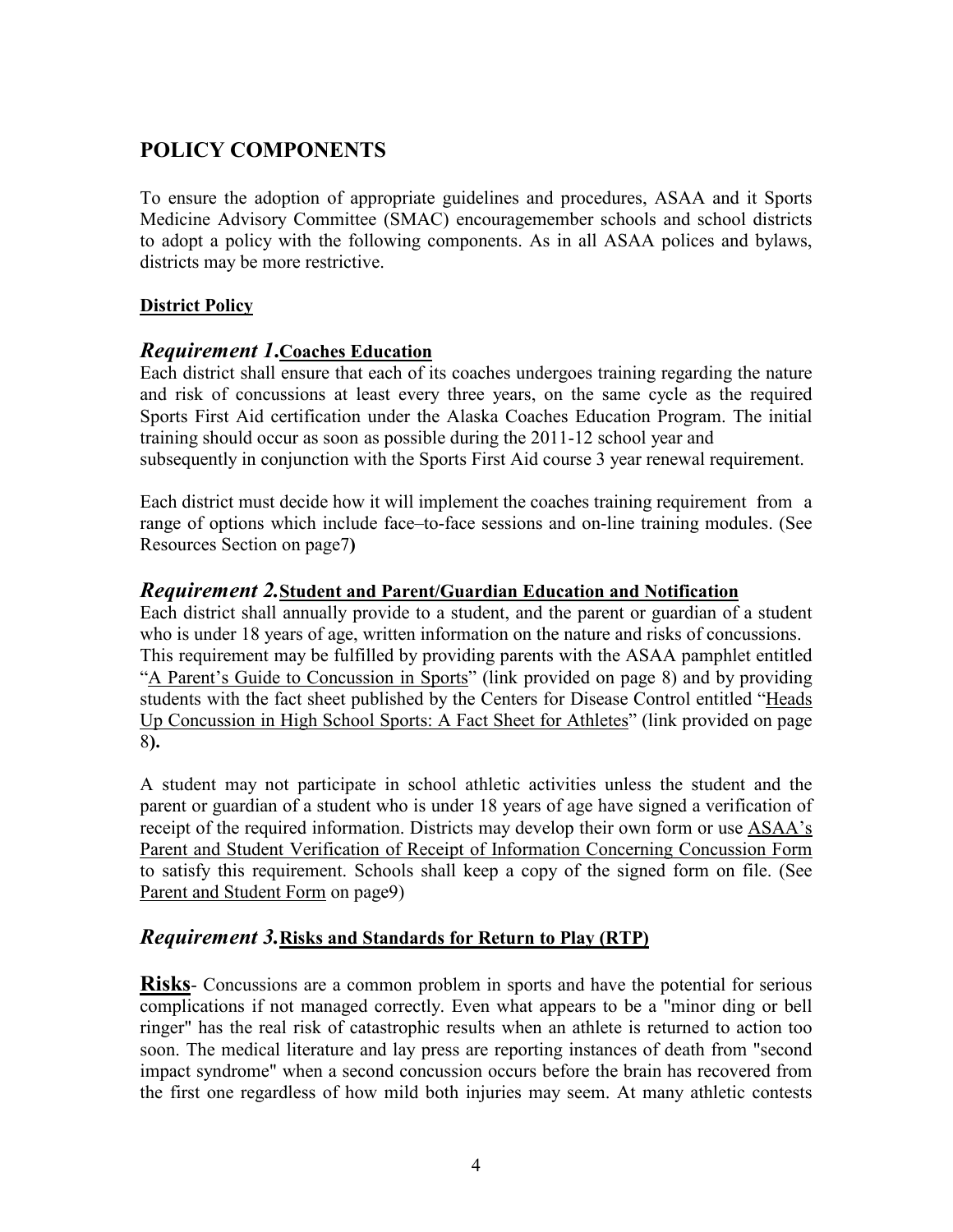across the country, trained and knowledgeable individuals are not available to make the decision to return concussed athletes to play. Frequently, there is undo pressure from various sources (parents, player and coach) to return a valuable athlete to action. In addition, there is often unwillingness by the athlete to report headaches and other findings because the individual is concerned that doing so might prevent his or her return to play. Outlined below are some recommended procedures that will be helpful for schools, parents, coaches, medical providers, and others, when dealing with possible concussions. Please bear in mind the central role that physicians and certified athletic trainers must play in protecting the health and safety of student-athletes.

#### **Standards for Return to Play (RTP)**

#### *Sideline Decision Making*

1. A student who is suspected of having sustained a concussion during a practice orgame shall be immediately removed from the practice or game. Close observation of the athlete should continue for a few hours. No athlete will return to play (RTP) on the same day he or she sustains a concussion.

2. Per AS 14.30.142, as amended, a student who has been removed from participation in a practice or game for suspicion of concussion may not return to play until the student has been evaluated and cleared for participation by an Athletic Trainer OR by a qualified person who verifies that he or she is currently trained in the evaluation and management of concussions. "Qualified person" means either: 1) a health care provider licensed in Alaska, or exempt from licensure under Alaska law (AS 08.64.370(1), (2), or (4)), or 2) a person acting at the direction and under the supervision of a physician licensed in Alaska, or exempt from licensure.

As interpreted by ASAA, Athletic Trainer means a Certified Athletic Trainer.

As interpreted by ASAA, "Trained" means that the provider 1) Has completed the online CDC Concussion Course for Clinicians (www.preventingconcussions.org) in the last two years, **AND** 2) has a) completed 2 hours of CME in Sports Concussion Management in the last 2 years, or b) has completed a 1 year Sports Medicine Fellowship, a Certificate of AddedQualifications in Sports Medicine, or a Residency in Neurology or Neurosurgery.

As interpreted by ASAA, in addition to Certified Athletic Trainers, examples of healthcare professionals who, if they meet the definitions of "qualified person" and "trained," would be authorized to provide medical clearance for concussed athletes, would be: physicians, osteopaths, physician assistants, nurses, nurse practitioners, neuropsychologists, and chiropractors who are certified by the American Chiropractic Board of Sports Physicians.

ASAA shall maintain a list of those Healthcare Providers in Alaska who self-verify that they meet the above requirements and are qualified under AS 14.30.142, and are available to evaluate and manage student athletes with suspected and actual concussions.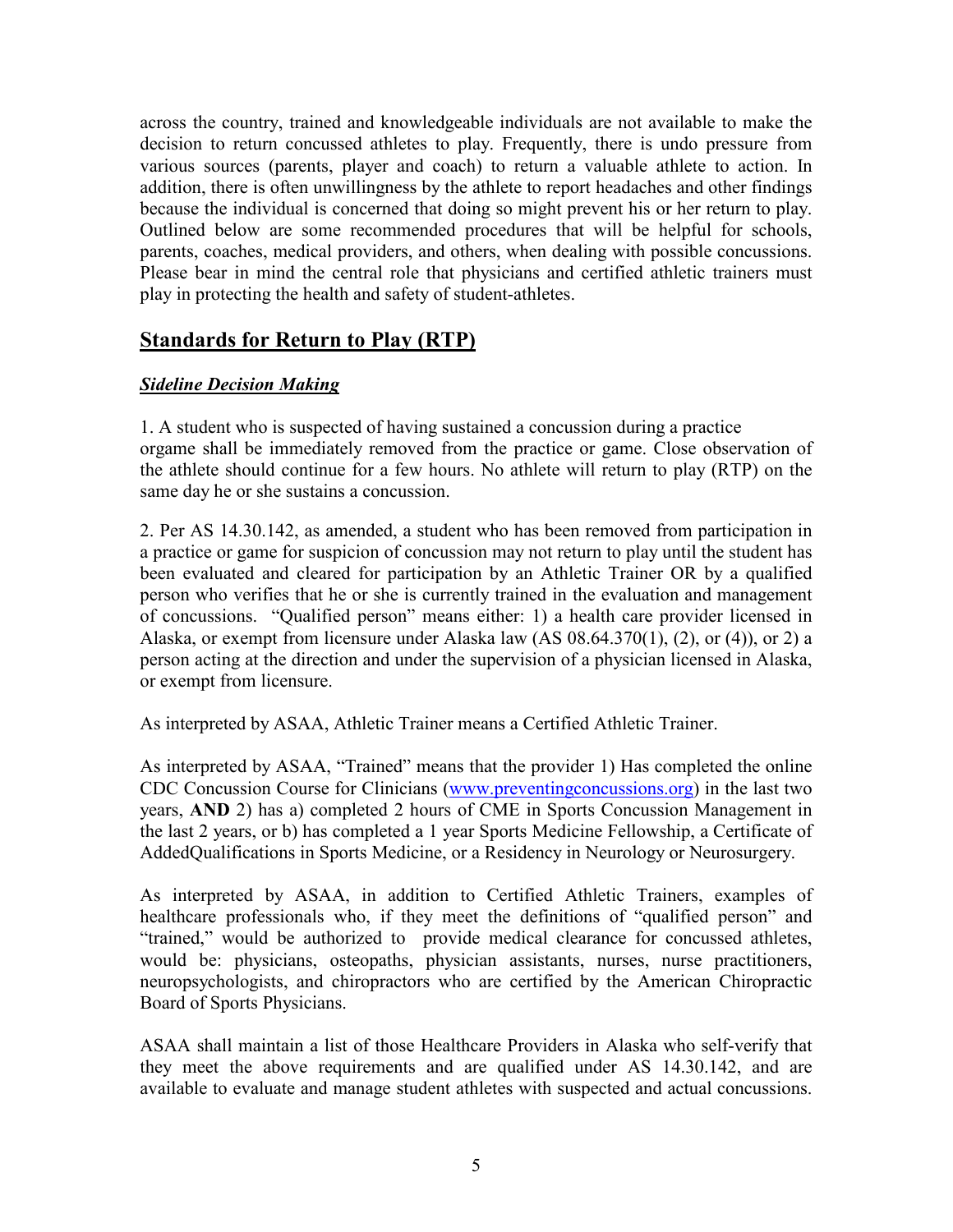This list is provided for the convenience of student athletes, their parents, and their coaches who are seeking concussion care. The list is not intended to be all-inclusive and does not imply endorsement or verification of qualifications by ASAA.

3. After medical clearance, RTP will follow a step-wise protocol with provisions for delayed RTP based on medical history orreturn of any signs or symptoms.

(Medical providers may use the ASAA Healthcare Provider Release for Student-Athletes with Suspected or Actual Concussion(found on page 9**).** 

#### *Steps to Return to Play (RTP)*

The following return to play (RTP) protocol shall be the minimum standard for medical providers to follow in managing student athletes who have sustained a concussion.

#### **Symptomatic Period–**

Rest until complete resolution of all major symptoms. No physical activity. No academic/cognitive activity.

If some minor symptoms persist, but the athlete feels capable of trying school, then, depending on the nature and severity of the symptoms, an incremental return to school can be attempted, e.g. 2 hours, then half day, then full day.

If symptoms are exacerbated by attending school, then decrease or discontinue attendance. If attending school does not exacerbate the symptoms, then school can be continued, but exercise should not be initiated until all symptoms have resolved at rest. When there have been no symptoms for 24 hours, and the medical provider has cleared the athlete to begin the **Return to Play Protocol**, then **Day 1** begins.

#### **Return to Play Protocol** -

Only when the concussion symptoms have been entirely absent for 24 hours, and the healthcare provider has cleared the athlete to begin the Return to Play Protocol, does Day 1 of the progressive return to physical activity begin. The Return To Play Protocol is to take place over a minimum of six days, with at least 24 hours between each step. The rate of progression through the steps in the program is individualized by the supervising healthcare provider. Factors which may slow the rate are young age (18 or less), history of previous concussion, number/severity/duration of concussion symptoms, medical risk factors, and the concussion risk of the sports to which the athlete will return. Physical or cognitive activity that provokes recurrence of concussive symptoms will delay recovery and increase risk of future concussion. Therefore, if symptoms recur at any step, then physical activity should stop until 24 hours after resolution of the symptoms, and then resumes at the previous step.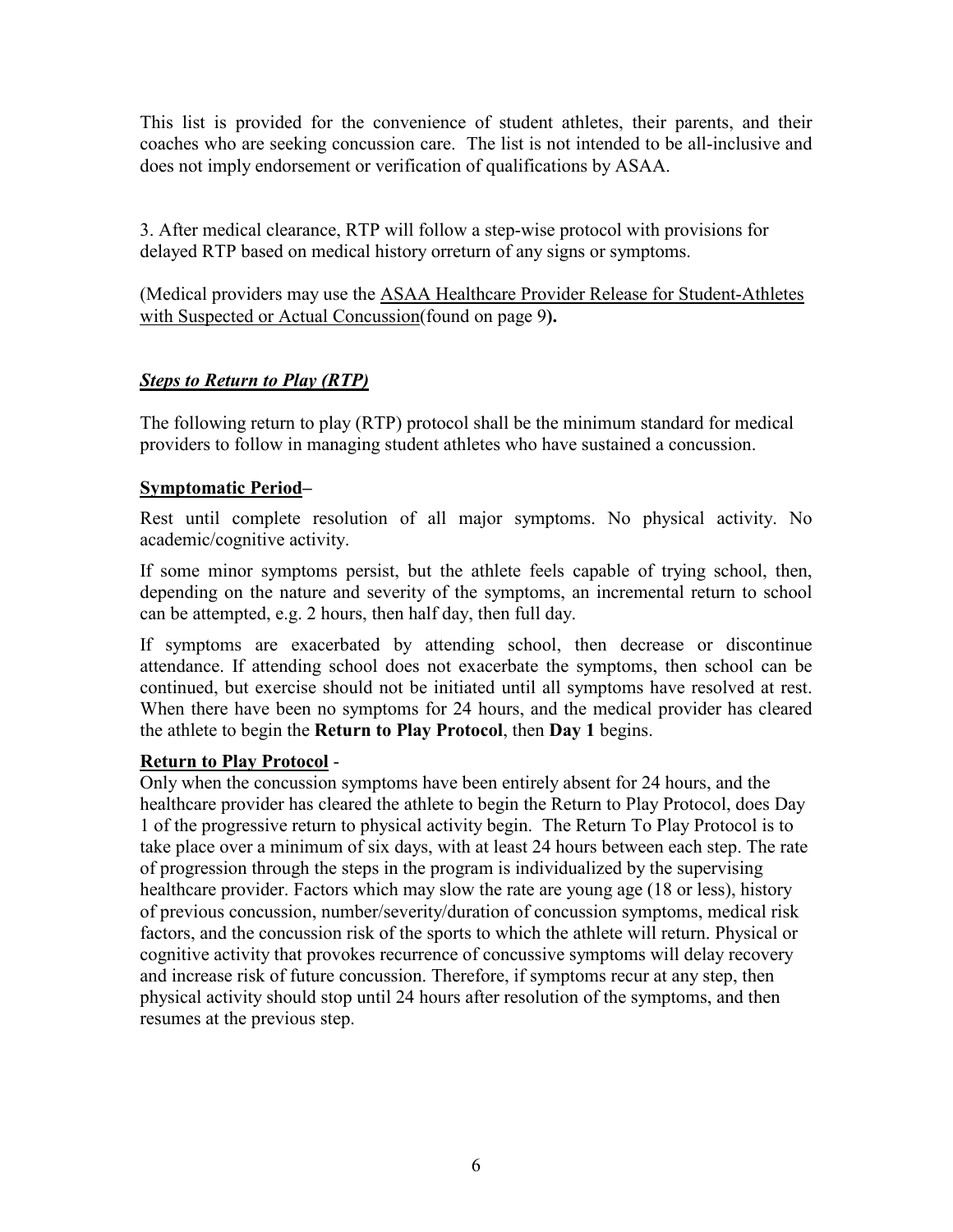#### **Gradual Return to Play**

- $\blacksquare$  Day 1:
	- Begin when symptom free for 24 hours.
	- 15 min **light aerobic** activity (walk, swim, stationary bike, no resistance training).
- $\Box$ Day 2:
	- 30 min **light-mod aerobic** activity (jog, more intense walk, swim, stationary bike, no resistance training).
	- **Start PE Class at previous day's activity level.**
	- As RTP Protocol activity level increases, PE activity level remains one day behind.
- $\Box$  Day 3:
	- 30 min **mod-heavy aerobic** activity (run, swim, cycle, skate, Nordic ski, no resistance training).
- $\Box$ Day 4:
	- 30 min **heavy aerobic** (hard run, swim, cycle, skate, Nordic ski)
	- 15 min **Resistance Training** (push-up, sit-up, weightlifting)
- $\blacksquare$  Day 5:
	- **Return to Practice, Non-contact Limited Participation** (Routine sportspecific drills).
- $\Box$  Day 6:
	- **Return to Full-Contact Practice**
- $\Box$  Day 7:
	- **Medically Eligible for Competition when completes RTP Protocol and is cleared by Healthcare Professional**
	- **ASAA Eligibility Criteria** must be met before return to competition.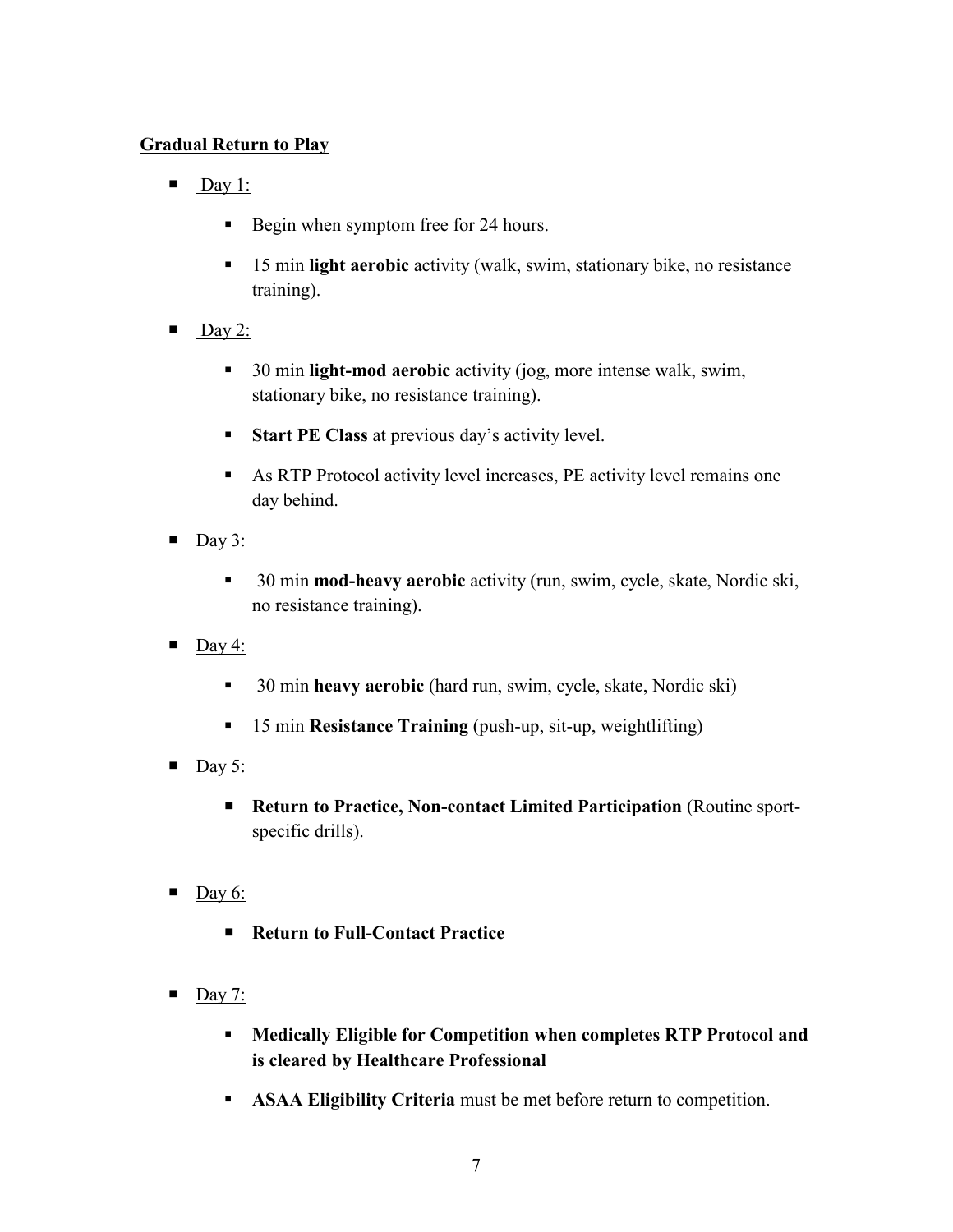#### **Concussion Care Plan**

Schools principals should designate at least one staff member to work with the studentathlete, the student's parent, and the healthcare provider. The school staff member shall insurethat all school stafffollow the care plan established for any student-athletewho has been diagnosed with a concussion.

Throughout the incremental return to school and exercise, the healthcare provider managing the concussion should meet with the athlete daily to determine the athlete's level of symptoms, to evaluate the athlete's response to increases in hours of school and intensity of exercise, to decide whether the athlete will advance to the next increment of return, and to communicate the daily decisions to the athlete, parent, and designated school staff member. The school staff membershould disseminate the daily report to all appropriate staff, including the student's teachers, the nurse, the athletic trainer, the coach, and the athletic director. The healthcare provider may choose to designate another person, such as the certified athletic trainer or school nurse, to perform the daily evaluation and monitor exercise and symptoms. But the identity of the healthcare provider responsible for managing the concussion should remain a written record so that it is always clear to the school staff member.

#### **Resources**

#### *On-Line Educators Resources-*

 Concussion Coursehttp://www.brain101.orcasinc.com/2000/

 Returning to Academics After Concussionhttp://www.brain101.orcasinc.com/2210/

 School-wide Concussion Management http://brain101.orcasinc.com/

#### *On-Line Coaches Education-*

"Concussion in Sports," available on-line through the NFHS Learning Center http://www.nfhslearn.com/electiveDetail.aspx?courseID=15000

"HEADS UP" Concussion in Youth Sports, available on line through the CDC for no charge. http://www.cdc.gov/concussion/HeadsUp/online\_training.html

"Concussion Awareness," available on-line through USA Football. http://www.usafootball.com/health-safety/home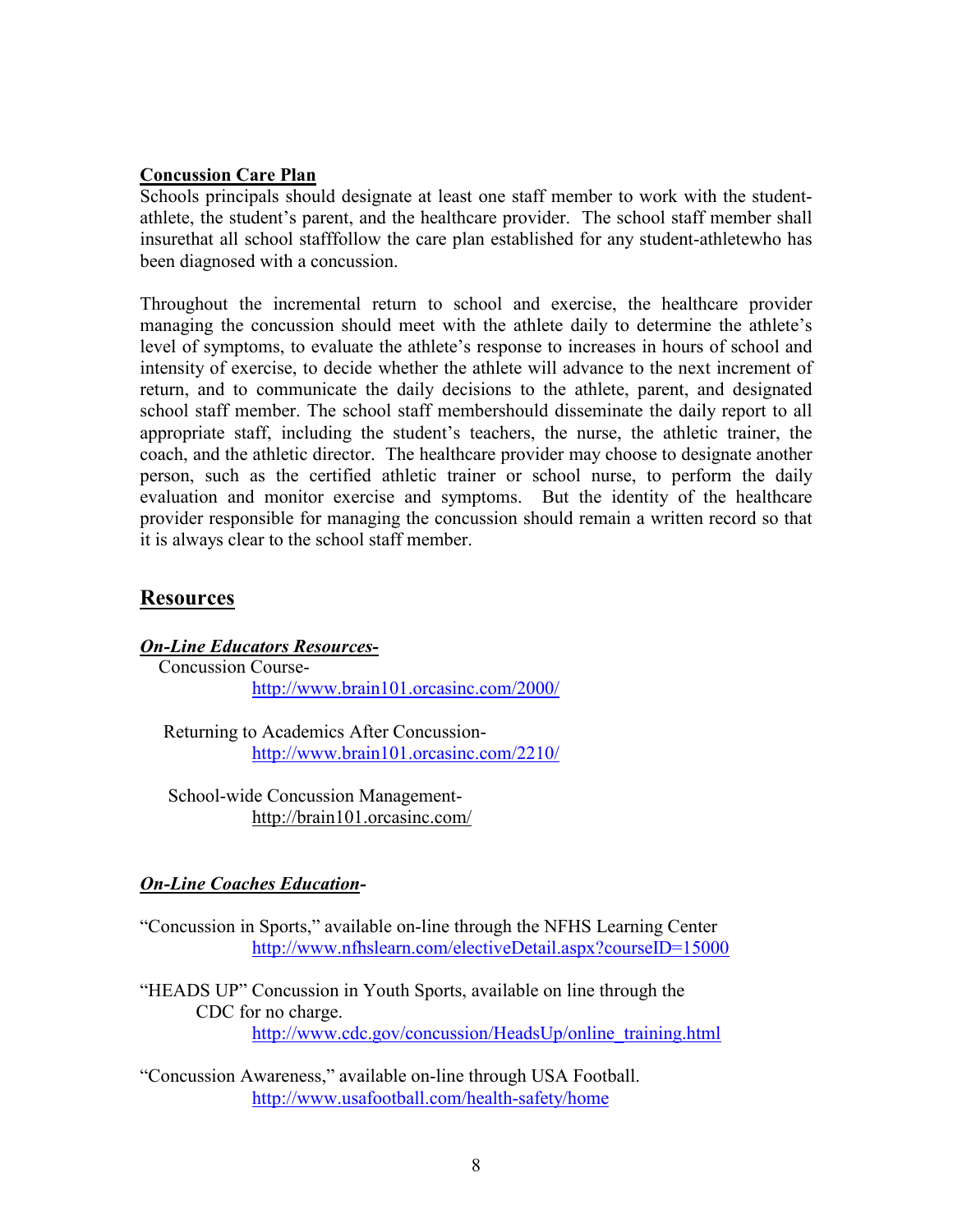"The Concussion Playbook," award winning, user friendly Concussion Course http://www.brain101.orcasinc.com/4000/

#### S*tudent and Parent/Guardian Education–*

Parents: "The Concussion Playbook," award winning, user friendly Course http://www.brain101.orcasinc.com/3000/

Teen Athletes: "The Concussion Playbook," award winning, user friendly Course http://www.brain101.orcasinc.com/5000/

#### A Parents' Guide To Concussion In Sport

Upon recommendation of its Sports Medicine Advisory Committee (SMAC), ASAA has adopted concussion management guidelines for parents developed by the National Federation of State High School Associations (NFHS) in cooperation with the CDC. A copy of these guidelines should be given annually to each student and parent/guardian prior to the student's first athletic contest. (See attachment below.) It may be useful to provide them again immediately following concussion.

Parent –

http://asaa.org/wp-content/uploads/parents\_guide.pdf

Student –

http://www.cdc.gov/concussion/pdf/Athletes\_Fact\_Sheet-a.pdf

## **Other Resources**

House Bill 15 (See attachment)

CDC Website

Home Page – http://www.cdc.gov/concussion/headsup/index.html

Clipboard Sticker - http://www.cdc.gov/concussion/pdf/Clipboard\_Sticker-a.pdf

Prevention – http://www.cdc.gov/concussion/sports/prevention.html

School Plan -

http://www.cdc.gov/concussion/headsup/pdf/ACE\_care\_plan\_school\_version-a.pdf

Response – http://www.cdc.gov/concussion/sports/response.html